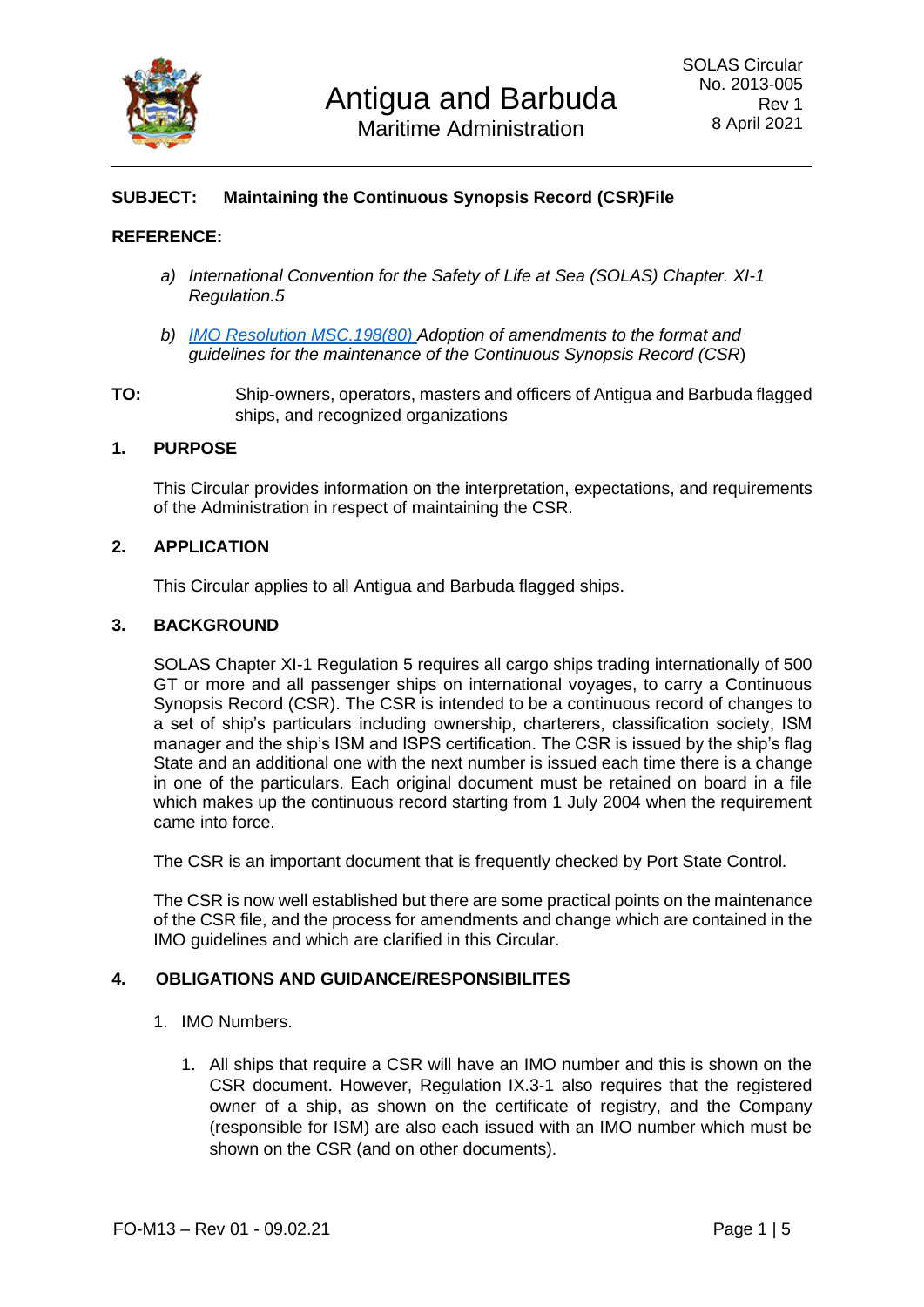- 2. Bareboat Charterers are not required to have an IMO number.
- 3. Company IMO numbers are easily obtained and can be applied for through: <http://www.imonumbers.lrfairplay.com/>

\_\_\_\_\_\_\_\_\_\_\_\_\_\_\_\_\_\_\_\_\_\_\_\_\_\_\_\_\_\_\_\_\_\_\_\_\_\_\_\_\_\_\_\_\_\_\_\_\_\_\_\_\_\_\_\_\_\_\_\_\_\_\_\_\_\_\_\_\_\_\_\_

- 4. It is important that the registered owner and the Company ensure that they both obtain IMO numbers as soon as possible and inform ADOMS of the number so that the CSR data can be prepared in good time when a ship is registered in Antigua and Barbuda. Ideally the registered owner should have an IMO number prior to the date of registry.
- 2. Newbuildings Procedure.
	- 1. For a ship that is being delivered from a shipyard the issuer of the first CSR (No. 1) will depend on the type of registry in Antigua and Barbuda. It will be issued by ADOMS if the vessel is to be permanently registered. If the vessel is to be bareboat registered, the first one will be issued by the underlying registry. In this case Antigua and Barbuda will issue a subsequent number which will show the change of flag from the underlying register to Antigua and Barbuda.
	- 2. There is 3 months "window" of time allowed for the issue of the CSR. The time window allows for the necessary period between registering a new ship and the dates when the interim audits for ISM and ISPS are completed. The identities of the organisations completing these audits must be shown on the CSR and hence the CSR cannot normally be prepared until the audits are complete.
	- 3. However, PSC officials expect to see a CSR. To deal with this the Master should complete a Form 2 as soon as the interim audits are complete and before the ship enters service including all the necessary data. One copy of this should be sent to ADOMS and one copy, signed by the Master or the Company, should be placed in the ship's CSR file.
	- 4. If the ship is to be bareboat registered, it will first be registered in the underlying register and then bareboated to Antigua and Barbuda. In this case the first CSR will be issued by the underlying registry and the Master or the Company, on registering in Antigua and Barbuda, should also complete a Form 3 listing all the changes that will apply from permanent registry in the underlying register to bareboat registry in Antigua and Barbuda. This document should be placed in the CSR file and then a Form 2 should be completed, and a copy placed in the file while one copy is sent to ADOMS.
	- 5. As soon as the ADOMS office dealing with the registry (Oldenburg or St. John's) has the full set of data, and a Form 2 if necessary, the definitive CSR will be issued for transmission to the ship.
	- 6. As soon as it is received on board, the Master should sign and date it in the spaces provided and insert it in the CSR file. The original Form 2 and any Form 3 should remain in the file permanently between the last CSR and the new one containing the changes listed in the Forms 2 and 3.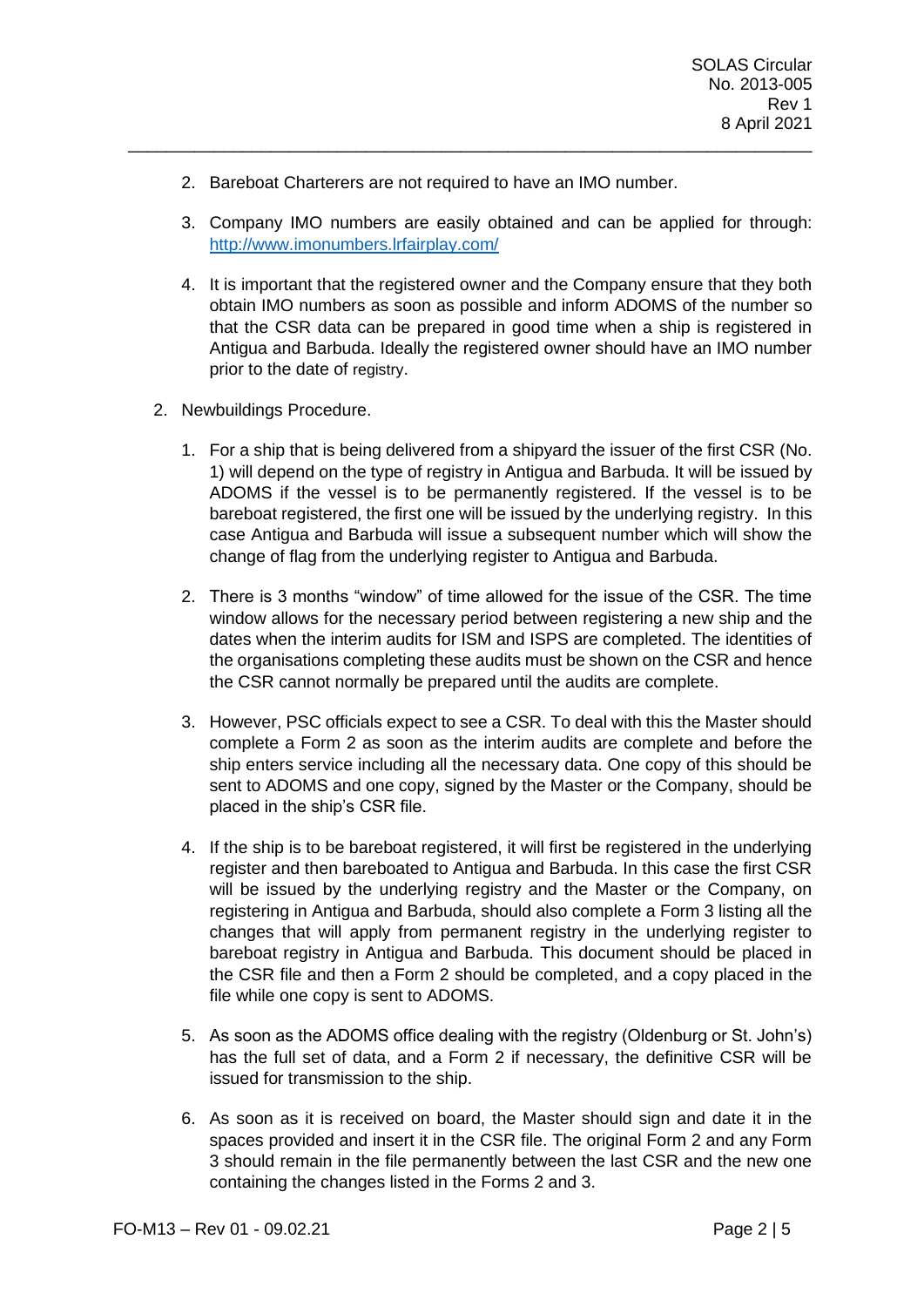- 3. Ships transferring into the Antigua and Barbuda flag
	- 1. For existing ships, the process is similar. As soon as the change of registry is completed, the Master or owner should complete a Form 3 (Index of changes) listing all the changes and place this as the next document after the last CSR in the file. He should also complete a Form 2 which is effectively the next temporary CSR, place it in the file and send a copy of this to the ADOMS office dealing with the registry. The Form 2 in this instance will show the applicable date as the date of registry in Antigua and Barbuda and the date ceased to be registered in the previous state as the same date.

\_\_\_\_\_\_\_\_\_\_\_\_\_\_\_\_\_\_\_\_\_\_\_\_\_\_\_\_\_\_\_\_\_\_\_\_\_\_\_\_\_\_\_\_\_\_\_\_\_\_\_\_\_\_\_\_\_\_\_\_\_\_\_\_\_\_\_\_\_\_\_\_

- 2. The ship should be issued with a final CSR by the last flag State showing in field 15 the date of leaving the previous registry. However, in some cases flag States may take some time before issuing the final CSR and the ship may not have this on board at the time of registry in Antigua and Barbuda. If this is the case, the Master, or the Company should note that fact in the "remarks" field on the Form 2 and assign a number to the form 2 which misses out the expected number of the final CSR from the previous flag State.
- 3. The Company, or the Master, should ensure that, as soon as the final CSR is received from the last flag state, a copy is sent to ADOMS and the original placed in its correct place in the CSR file.
- 4. There is a three month "window" allowed between the change affecting the CSR file and the placement of the actual next document in the file. The Forms 2 and 3 form the temporary CSR until the final document is received on board, signed for, and filed. The Forms 2 and 3 remain in the file between the last CSR and the new one including the changes listed in the forms 2 and 3.
- 5. If a flag State fails to provide a final CSR, there is an opportunity for Antigua and Barbuda to make a note of this in the "remarks" field of the first Antigua and Barbuda CSR and to issue the CSR number that would apply if the final one from the last flag had been issued which will maintain the record correctly.
- 4. Changes during a period of registry
	- 1. Any changes that occur to any of the data shown on the CSR during the period that a ship is registered in Antigua and Barbuda should be recorded on a Form 3 (Index of changes) which is placed with the last CSR and noted on a Form 2. Only the changes that have taken place need to be completed on the Form 2 – all other data entries are marked N/C (no change).
	- 2. The completed Form 2 is placed on the CSR file and a copy is to be sent to ADOMS. On its receipt the next sequential CSR will be issued and transmitted to the ship. ADOMS will try to ensure that the next CSR is delivered to the ship as quickly as possible, and as with other situations there is a three month "window" of time for its receipt on board during which the Forms 2 and 3 will act as the temporary CSR.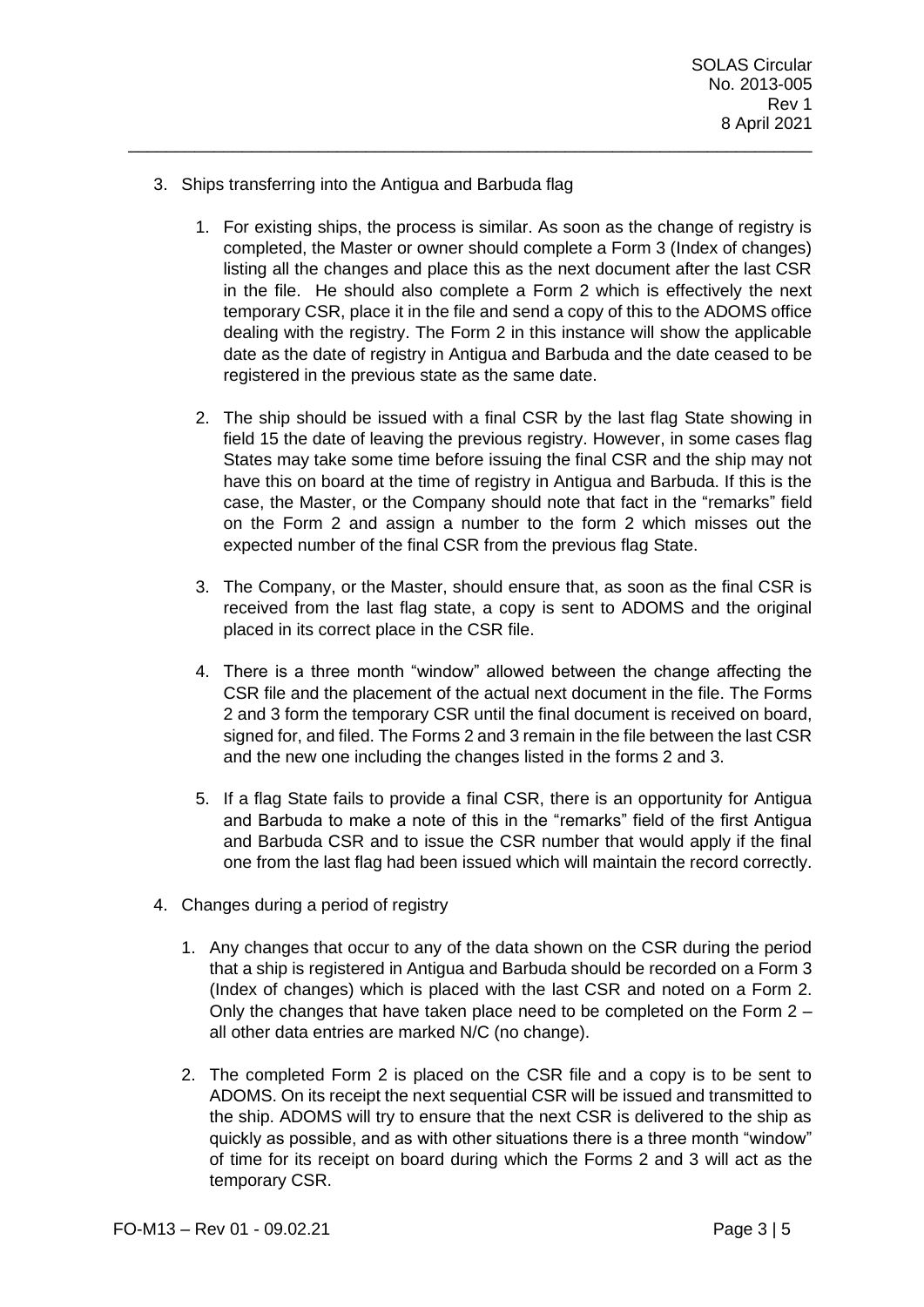- 5. Procedure on leaving the Antigua and Barbuda Register
	- 1. On the ship leaving the register the Master or the Company should again complete a Form 3 and a Form 2 and place one copy of each in the ship's CSR file, and send one copy of the Form 2 to ADOMS. On its receipt ADOMS will issue the final Antigua and Barbuda CSR which should again be placed in the ship's CSR file.

\_\_\_\_\_\_\_\_\_\_\_\_\_\_\_\_\_\_\_\_\_\_\_\_\_\_\_\_\_\_\_\_\_\_\_\_\_\_\_\_\_\_\_\_\_\_\_\_\_\_\_\_\_\_\_\_\_\_\_\_\_\_\_\_\_\_\_\_\_\_\_\_

- 2. The file MUST be retained on board and must be transferred with the ship in any change of flag or change of ownership or change of Company. This is of critical importance as the CSR file is intended, and required, to form a permanent record of all changes through the entire life of the ship.
- 3. It should not be removed from the ship at any time.
- 6. Forms.
	- 1. Copies of the Antigua and Barbuda Form 2 (Amendments to the Continuous Synopsis Record) and the Form 3 (Index of Amendments to the CSR) are available on the ADOMS website: [www.abregistry.ag](http://www.abregistry.ag/)
- 7. Copies and lost documents.
	- 1. ADOMS is required to receive copies of the full set of CSRs issued by previous flag States from the last flag State at the time of registry in Antigua and Barbuda and to retain this set for transmission to the next flag State if the ship later leaves the Antigua and Barbuda register.
	- 2. If a ship's CSR file is damaged or lost, it is therefore usually possible for ADOMS to issue duplicate CSRs to the ship. There is no charge for this service for ships remaining registered in Antigua and Barbuda, however if a ship has left the register and later requires duplicates of CSRs issued by Antigua and Barbuda while the ship was registered in Antigua and Barbuda, there is a charge for supplying these.
- 8. Errors.
	- 1. It is important that the Master check the data on each issued CSR carefully. The process for issue can take time, and because the data is sometimes reaching ADOMS via different routes it is possible for errors to appear. While ADOMS will make every effort to ensure that issued CSRs are free from errors, it remains possible, and it is the Master's responsibility to check each one on receipt to ensure that it is correct in every detail.
	- 2. If mistakes are found the master should issue a new Form 2 indicating the mistake and send it to ADOMS which will correct the CSR.